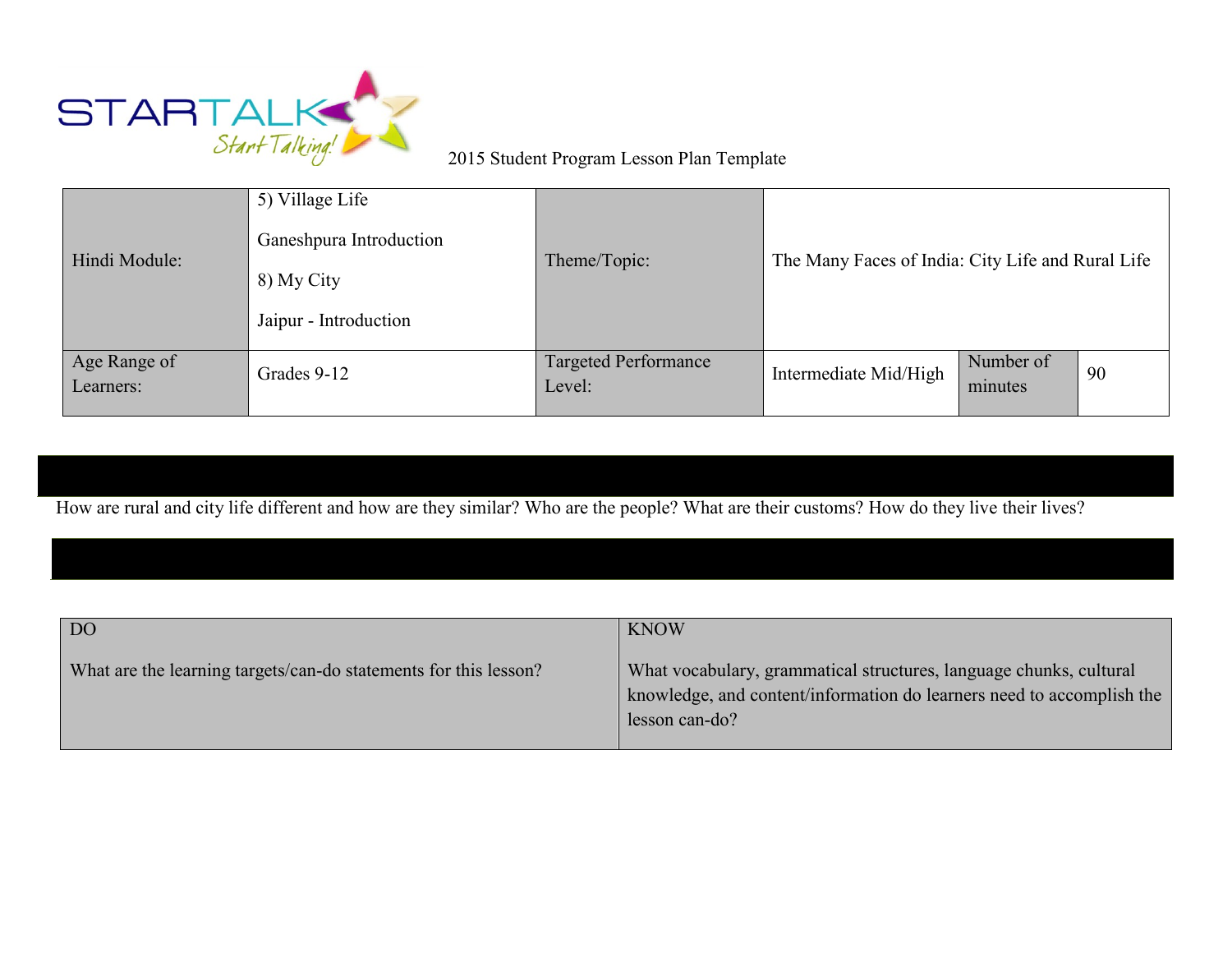| I can understand the main idea in messages, presentations, and texts on                                        | (In Progress)                                                                                                             |  |  |
|----------------------------------------------------------------------------------------------------------------|---------------------------------------------------------------------------------------------------------------------------|--|--|
| a variety of topics.                                                                                           | Conversation starters                                                                                                     |  |  |
| I can understand a few details from a variety of texts - oral visual, and<br>auditory.                         | I'm thinking of going to India. Do you have any advice?<br>Have you been to India? I would like to talk to you about your |  |  |
| I can be the first to start a conversation.                                                                    | experiences.                                                                                                              |  |  |
| I can ask for information, details, and explanations during a                                                  | Vocabulary expressions to end a conversation or discussion                                                                |  |  |
| conversation.                                                                                                  | Thanks for the information.                                                                                               |  |  |
| I can bring a conversation to a close.                                                                         | I appreciate your advice.<br>Let's keep in touch.                                                                         |  |  |
| I can interview someone for a project or a publication.                                                        | Question words and question formations                                                                                    |  |  |
| I can talk about daily routines.                                                                               | Kya, kahaan, kyoon, kidhar, kaise, kitna                                                                                  |  |  |
| I can talk about what I have learned using strings of sentences,<br>sequence words, and detailed descriptions. | Expressions that denote a sequence (first, second, finally, etc.), pahla,<br>doosraa, teesraa                             |  |  |
|                                                                                                                | Descriptive phrases                                                                                                       |  |  |
|                                                                                                                | <b>Grammatical Structures</b>                                                                                             |  |  |
|                                                                                                                | Question formation<br>Complex sentence constructions (relative clauses, subordinate<br>clauses, etc.)                     |  |  |

What will learners do (learning tasks/activities/formative assessments) to demonstrate they can meet the lesson can-do?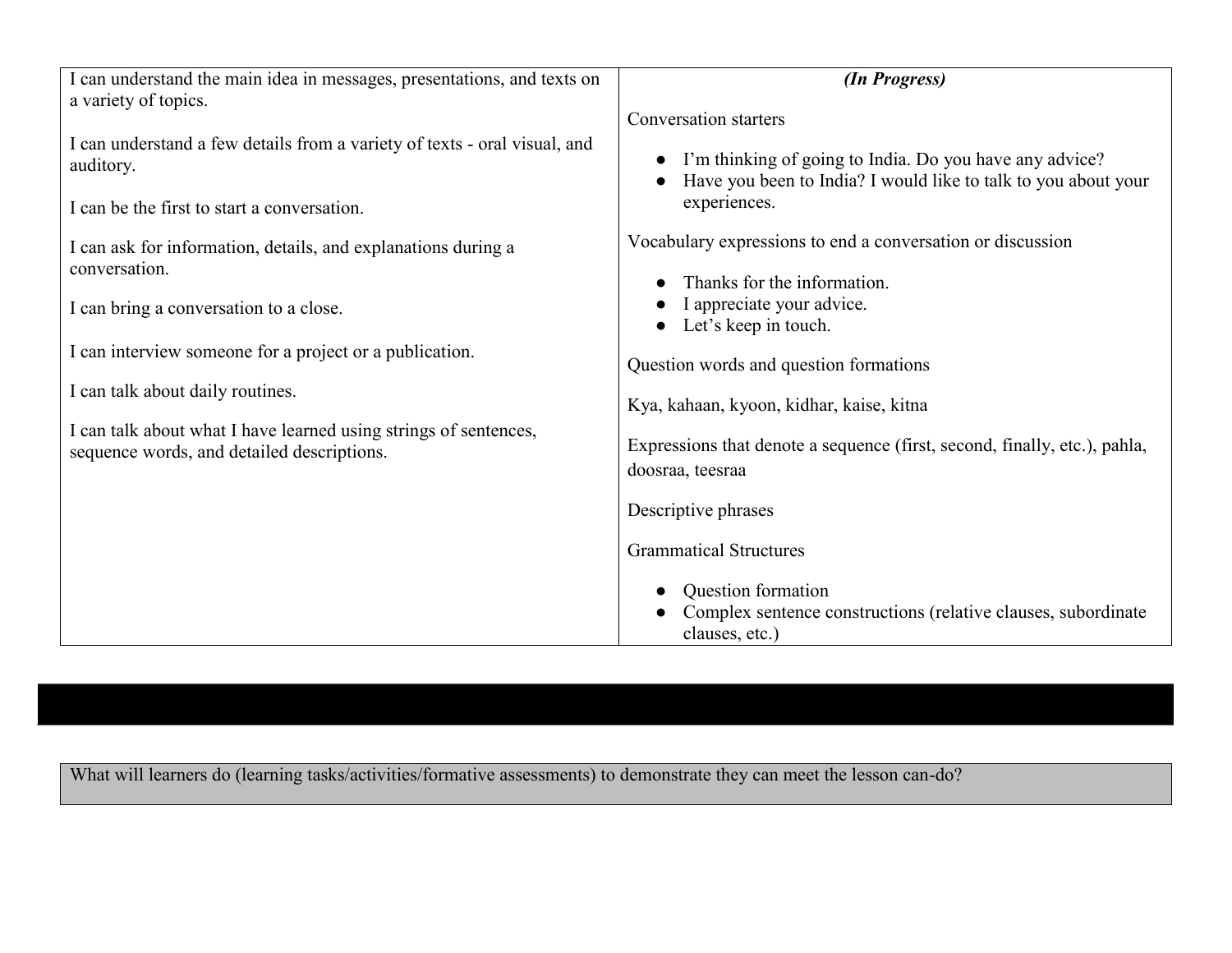As a culminating project for a course in South Asian Studies, students investigate modern vs traditional India focusing on the way of life of the people, their customs, traditions, and careers. Students produce a photo journal with pictures of the different areas, interviews with people who live in various areas, and include a section on their impressions and preferences.

| <b>Opening Activity</b>                                                                                                                                                                                                                                                                                                                                                                                                                                                                                                                                                                                                                                                                                                                                                                                     |                     |  |
|-------------------------------------------------------------------------------------------------------------------------------------------------------------------------------------------------------------------------------------------------------------------------------------------------------------------------------------------------------------------------------------------------------------------------------------------------------------------------------------------------------------------------------------------------------------------------------------------------------------------------------------------------------------------------------------------------------------------------------------------------------------------------------------------------------------|---------------------|--|
| The teacher announces a "one minute paper". Students write for a minute about their impressions of urban and rural life in<br>India using a Chalk Talk protocol (https://thosewhoteach.wordpress.com/2013/03/03/chalk-talk/). Teacher allows 3 to 5<br>minutes for students to write their ideas on the chalkboard or on large stickies posted on the wall of the classroom. Once<br>students have written their ideas, the teacher leads a reflection on the students' comments.                                                                                                                                                                                                                                                                                                                           |                     |  |
| Learning Episode                                                                                                                                                                                                                                                                                                                                                                                                                                                                                                                                                                                                                                                                                                                                                                                            |                     |  |
| The teacher distributes photos (Village Life Screenshots) short texts, and videos of places in India ("My City Jaipur"- Module<br>8) and ("Ganeshpura Introduction" - Module 5) including cities and rural areas. Working in small groups, students brainstorm<br>and take "sketchnotes" to demonstrate their understanding of the texts. They display their sketchnotes on the walls of the<br>classroom for others to view and take notes on the content.<br>The teacher debriefs with the entire class, asking open-ended questions to probe for students' ideas, preferences, and reasons<br>they might like to visit some of the places they researched. He/She intentionally uses current and new vocabulary expressions<br>that students will need to convince their parents to fund a trip to India |                     |  |
| Learning Episode                                                                                                                                                                                                                                                                                                                                                                                                                                                                                                                                                                                                                                                                                                                                                                                            |                     |  |
| Students reorganize into small groups, those who prefer rural India and those who prefer life in the cities. They work together<br>to design and produce a photo journal about their preferred area (rural or urban).                                                                                                                                                                                                                                                                                                                                                                                                                                                                                                                                                                                       | Time: 50<br>minutes |  |